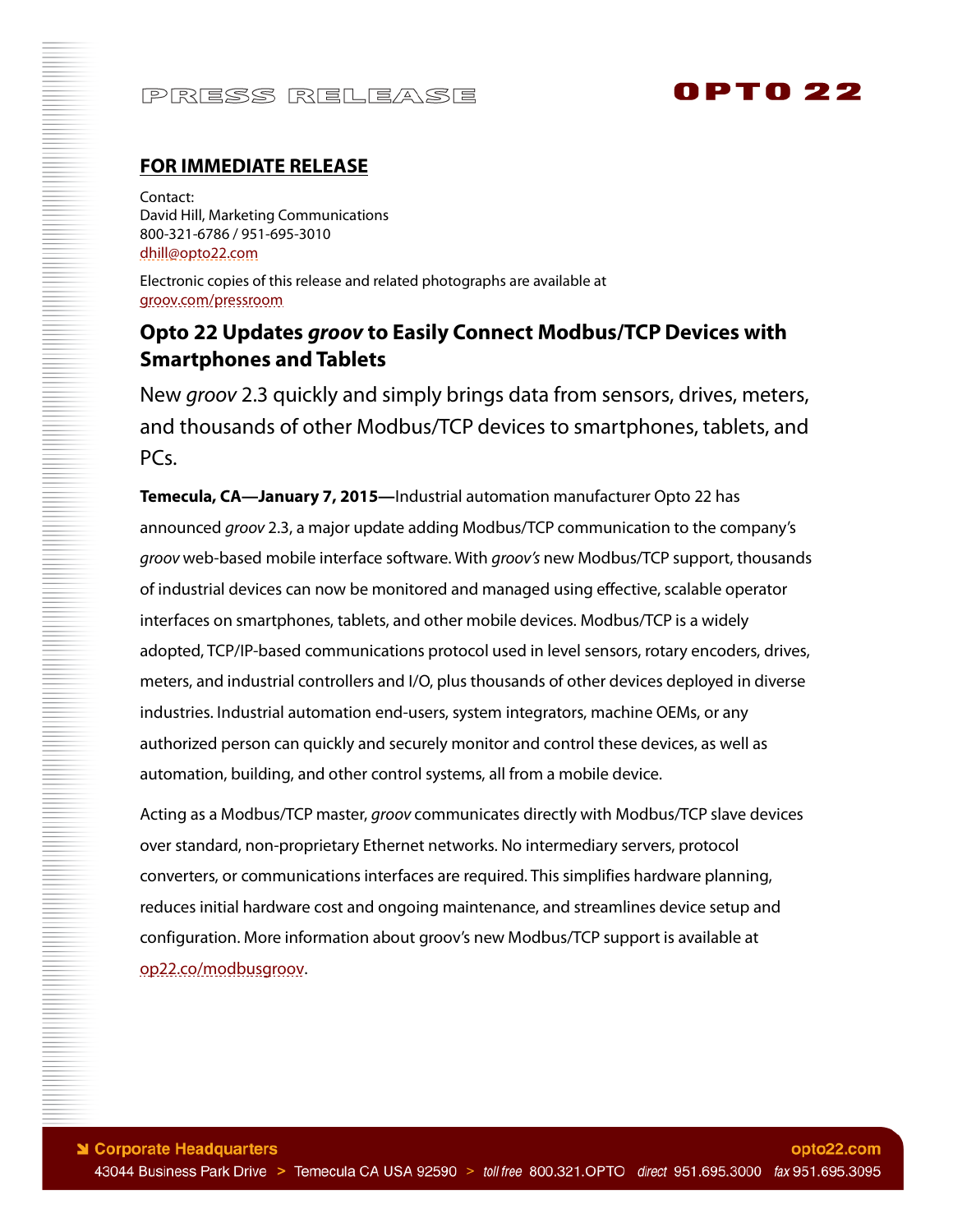## PRESS RELEASE

### 0PT0 22

#### **What is** *groov?*

*groov* is a zero-programming, web-based way to build, deploy, and view effective, scalable operator interfaces to monitor and control systems and equipment using mobile devices and other computer-based systems. These operator interfaces can be viewed on almost any mobile device or computer regardless of its manufacturer, operating system, or screen size, including smartphones, tablets, PCs, and even smart high-definition televisions.

For mobile devices like iPhones, iPads, and Android-based smartphones and tablets, a *groov*  View app for iOS and Android is available free of charge on the iOS App Store and Google Play Store. The *groov* View app provides a native mobile experience for operator interfaces built with *groov.* These interfaces can also be viewed in the mobile device's built-in web browser.

*groov* can augment existing human-machine interfaces (HMIs) and Supervisory Control and Data Acquisition (SCADA) systems by making important information available to authorized users at any time and in any location. *groov* is available as either the standalone *groov* Box hardware appliance or the PC-based *groov* Server for Windows software.

In addition to Modbus/TCP networking, *groov* supports OPC Unified Architecture (OPC UA) to communicate with a variety of devices on the plant floor, including PLCs, DCSs, PACs, databases, and OPC-DA servers. *groov* also communicates directly with Opto 22 SNAP PAC System controllers.

#### **Trial Version and Online Demo**

A fully functional version of *groov* Server for Windows is available to download and try so you can see your own system's data on a smartphone, tablet, or other mobile device. The *groov* free trial operates for two hours without a license and can be restarted as needed. You can also see *groov* in action immediately and try it yourself with an online demo available at [groov.com/see-groov-now.](http://groov.com/see-groov-now)

#### **Pricing and Availability**

*groov* 2.3 is available immediately. Choose either the *groov* Box hardware appliance (GROOV-AR1) at a list price of \$2895.00 USD, or *groov* Server for Windows software (GROOV-SVR-WIN) at